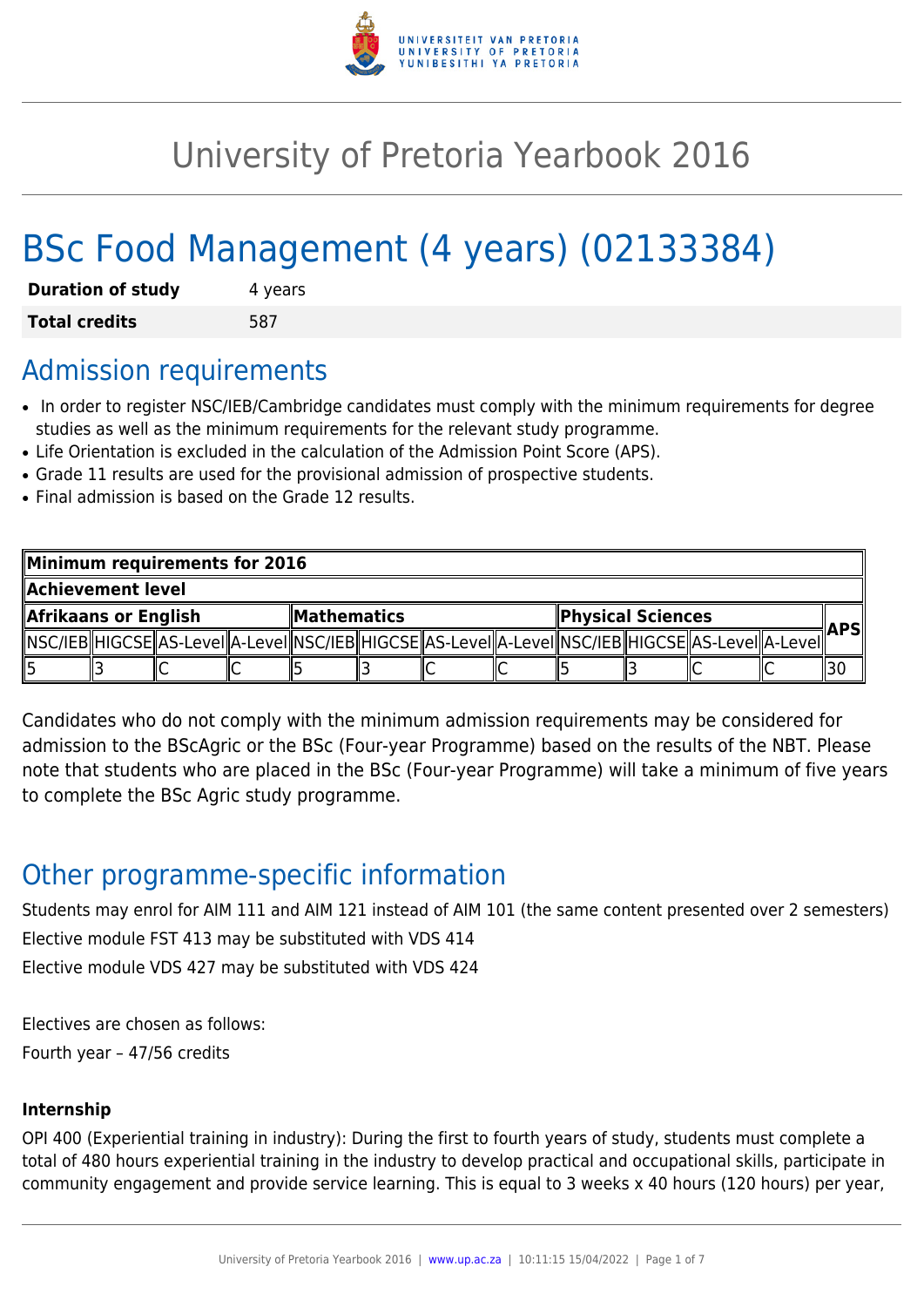

according to requirements as determine by the head of department. These "credits" must be successfully completed together with a complete portfolio before the degree will be conferred. Please note: Various practical and industry interaction activities support the theoretical component of VDS 414 & VDS 424, VDS 413 and FST 413 and take place after hours to develop practical and industry skills.

A student must pass all the minimum prescribed and elective module credits as set out at the end of each year within a programme as well as the total required credits to comply with the particular degree programme. Please refer to the curricula of the respective programmes. At least 144 credits must be obtained at 300-/400-level, or otherwise as indicated by curriculum. The minimum module credits needed to comply with degree requirements is set out at the end of each study programme. Subject to the programmes as indicated a maximum of 150 credits will be recognised at 100-level. A student may, in consultation with the Head of Department and subject to the permission by the Dean, select or replace prescribed module credits not indicated in BSc three-year study programmes to the equivalent of a maximum of 36 module credits.

It is important that the total number of prescribed module credits is completed during the course of the study programme. The Dean may, on the recommendation of the Head of Department, approve deviations in this regard. Subject to the programmes as indicated in the respective curricula, a student may not register for more than 75 module credits per semester at first-year level subject to permission by the Dean. A student may be permitted to register for up to 80 module credits in a the first semester during the first year provided that he or she obtained a final mark of no less than 70% for grade 12 Mathematics and achieved an APS of 34 or more in the NSC.

Students who are already in possession of a bachelor's degree, will not receive credit for modules of which the content overlap with modules from the degree that was already conferred. Credits will not be considered for more than half the credits passed previously for an uncompleted degree. No credits at the final-year or 300- and 400-level will be granted.

The Dean may, on the recommendation of the programme manager, approve deviations with regard to the composition of the study programme.

Please note: Where elective modules are not specified, these may be chosen from any modules appearing in the list of modules.

It remains the student's responsibility to acertain, prior to registration, whether they comply with the prerequisites of the modules they want to register for.

The prerequisites are listed in the Alphabetical list of modules.

# Promotion to next study year

A student will be promoted to the following year of study if he or she passed 100 credits of the prescribed credits for a year of study, unless the Dean on the recommendation of the head of department decides otherwise. A student who does not comply with the requirements for promotion to the following year of study, retains the credit for the modules already passed and may be admitted by the Dean, on recommendation of the head of department, to modules of the following year of study to a maximum of 48 credits, provided that it will fit in with both the lecture and examination timetable.

#### **General promotion requirements in the faculty**

All students whose academic progress is not acceptable can be suspended from further studies.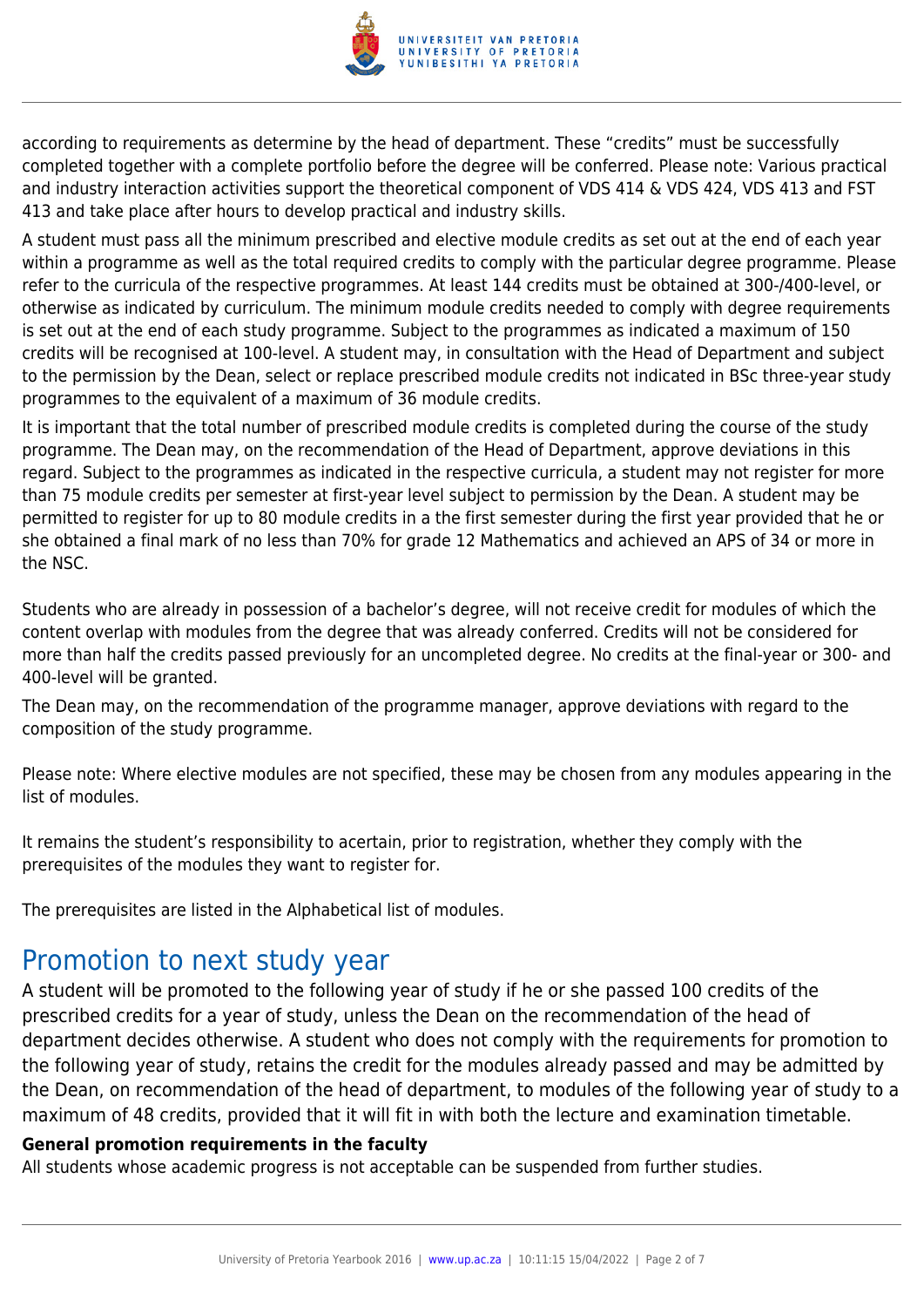

- A student who is excluded from further studies in terms of the stipulations of the abovementioned regulations, will be notified in writing by the Dean or Admissions Committee at the end of the relevant semester.
- A student who has been excluded from further studies may apply in writing to the Admissions Committee of the Faculty of Natural and Agricultural Sciences for re-admission.
- Should the student be re-admitted by the Admissions Committee, strict conditions will be set which the student must comply with in order to proceed with his/her studies.
- Should the student not be re-admitted to further studies by the Admissions Committee, he/she will be informed in writing.
- Students who are not re-admitted by the Admissions Committee have the right to appeal to the Senior Appeals Committee.
- Any decision taken by the Senior Appeals Committee is final.

# Pass with distinction

A student obtains his or her degree with distinction if a weighted average of at least 75% is obtained in the following modules:

Recipe development and standardisation 413

Consumer aspects of food 417

Food research project 480

Food service management 420

Food science and technology 413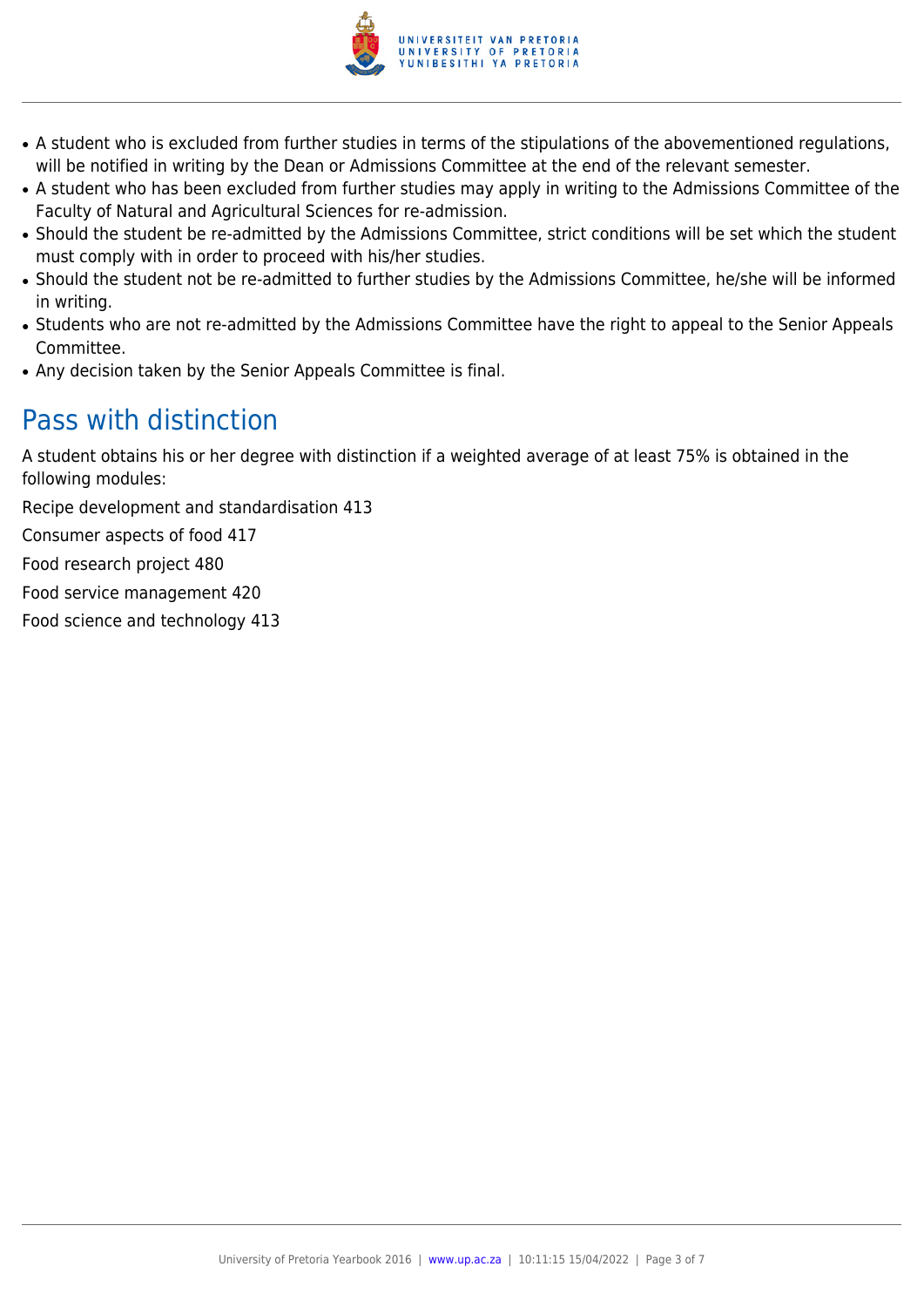

# Curriculum: Year 1

#### **Minimum credits: 134**

### **Fundamental modules**

[Academic information management 111](https://www.up.ac.za/yearbooks/2016/modules/view/AIM 111) (AIM 111) - Credits: 4.00 [Academic information management 121](https://www.up.ac.za/yearbooks/2016/modules/view/AIM 121) (AIM 121) - Credits: 4.00 [Language and study skills 110](https://www.up.ac.za/yearbooks/2016/modules/view/LST 110) (LST 110) - Credits: 6.00 [Academic orientation 102](https://www.up.ac.za/yearbooks/2016/modules/view/UPO 102) (UPO 102) - Credits: 0.00 [Academic information management 102](https://www.up.ac.za/yearbooks/2016/modules/view/AIM 102) (AIM 102) - Credits: 6.00

### **Core modules**

[Principles of marketing management 110](https://www.up.ac.za/yearbooks/2016/modules/view/BEM 110) (BEM 110) - Credits: 10.00 [Biometry 120](https://www.up.ac.za/yearbooks/2016/modules/view/BME 120) (BME 120) - Credits: 16.00 [General chemistry 117](https://www.up.ac.za/yearbooks/2016/modules/view/CMY 117) (CMY 117) - Credits: 16.00 [General chemistry 127](https://www.up.ac.za/yearbooks/2016/modules/view/CMY 127) (CMY 127) - Credits: 16.00 [Physiology 110](https://www.up.ac.za/yearbooks/2016/modules/view/FSG 110) (FSG 110) - Credits: 6.00 [Physiology 120](https://www.up.ac.za/yearbooks/2016/modules/view/FSG 120) (FSG 120) - Credits: 6.00 [Introduction to microbiology 161](https://www.up.ac.za/yearbooks/2016/modules/view/MBY 161) (MBY 161) - Credits: 8.00 [Molecular and cell biology 111](https://www.up.ac.za/yearbooks/2016/modules/view/MLB 111) (MLB 111) - Credits: 16.00 [Basic food preparation 111](https://www.up.ac.za/yearbooks/2016/modules/view/VDS 111) (VDS 111) - Credits: 6.00 [Mathematics 134](https://www.up.ac.za/yearbooks/2016/modules/view/WTW 134) (WTW 134) - Credits: 16.00 [Basic food preparation 121](https://www.up.ac.za/yearbooks/2016/modules/view/VDS 121) (VDS 121) - Credits: 6.00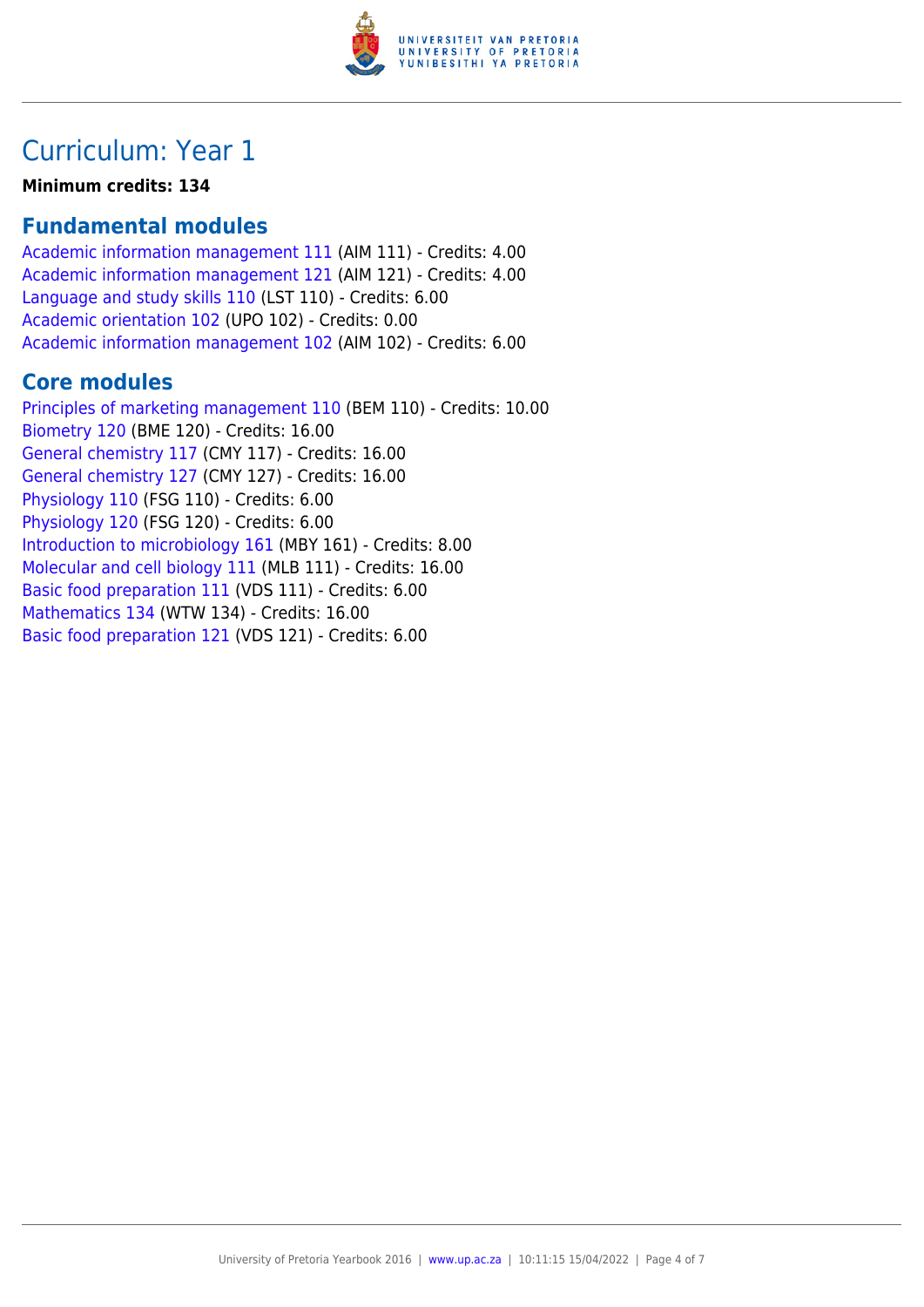

## Curriculum: Year 2

#### **Minimum credits: 136**

### **Core modules**

[Introduction to proteins and enzymes 251](https://www.up.ac.za/yearbooks/2016/modules/view/BCM 251) (BCM 251) - Credits: 12.00 [Carbohydrate metabolism 252](https://www.up.ac.za/yearbooks/2016/modules/view/BCM 252) (BCM 252) - Credits: 12.00 [Lipid and nitrogen metabolism 261](https://www.up.ac.za/yearbooks/2016/modules/view/BCM 261) (BCM 261) - Credits: 12.00 [Biochemical principles of nutrition and toxicology 262](https://www.up.ac.za/yearbooks/2016/modules/view/BCM 262) (BCM 262) - Credits: 12.00 [Principles of food processing and preservation 260](https://www.up.ac.za/yearbooks/2016/modules/view/FST 260) (FST 260) - Credits: 12.00 [Bacteriology 251](https://www.up.ac.za/yearbooks/2016/modules/view/MBY 251) (MBY 251) - Credits: 12.00 [Food commodities and preparation 210](https://www.up.ac.za/yearbooks/2016/modules/view/VDS 210) (VDS 210) - Credits: 18.00 [Food commodities and preparation 221](https://www.up.ac.za/yearbooks/2016/modules/view/VDS 221) (VDS 221) - Credits: 18.00 [Consumer behaviour 212](https://www.up.ac.za/yearbooks/2016/modules/view/BEM 212) (BEM 212) - Credits: 16.00 [Food microbiology 262](https://www.up.ac.za/yearbooks/2016/modules/view/MBY 262) (MBY 262) - Credits: 12.00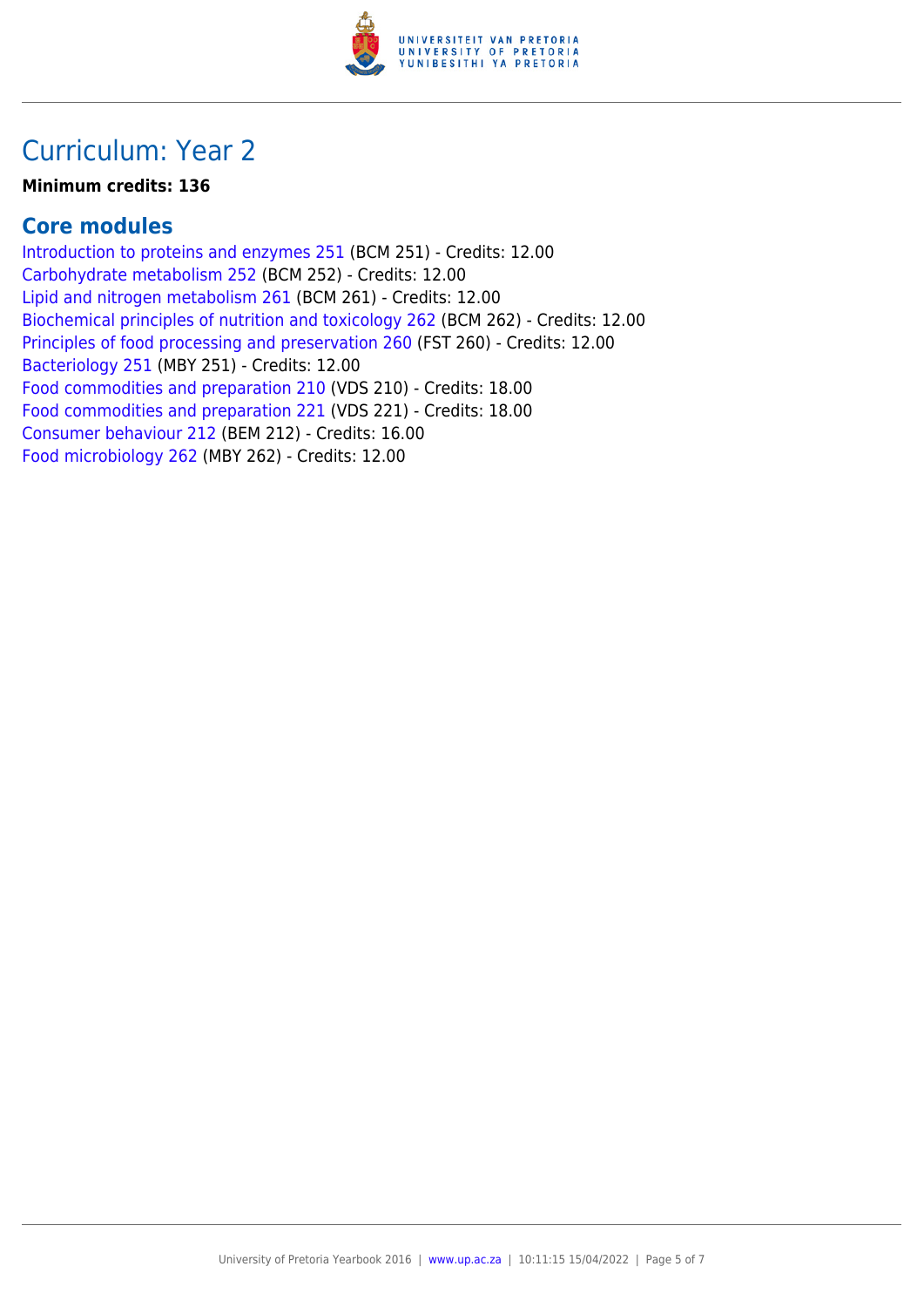

## Curriculum: Year 3

#### **Minimum credits: 140**

### **Core modules**

[Food chemistry 351](https://www.up.ac.za/yearbooks/2016/modules/view/FST 351) (FST 351) - Credits: 18.00 [Food chemistry \(2\) 352](https://www.up.ac.za/yearbooks/2016/modules/view/FST 352) (FST 352) - Credits: 18.00 [Food service management 321](https://www.up.ac.za/yearbooks/2016/modules/view/VDB 321) (VDB 321) - Credits: 18.00 [Nutrition 311](https://www.up.ac.za/yearbooks/2016/modules/view/VDG 311) (VDG 311) - Credits: 17.00 [Nutrition during life cycle 321](https://www.up.ac.za/yearbooks/2016/modules/view/VDG 321) (VDG 321) - Credits: 17.00 [Consumer food research 310](https://www.up.ac.za/yearbooks/2016/modules/view/VDS 310) (VDS 310) - Credits: 21.00 [Large-scale food production and restaurant management 322](https://www.up.ac.za/yearbooks/2016/modules/view/VDS 322) (VDS 322) - Credits: 31.00